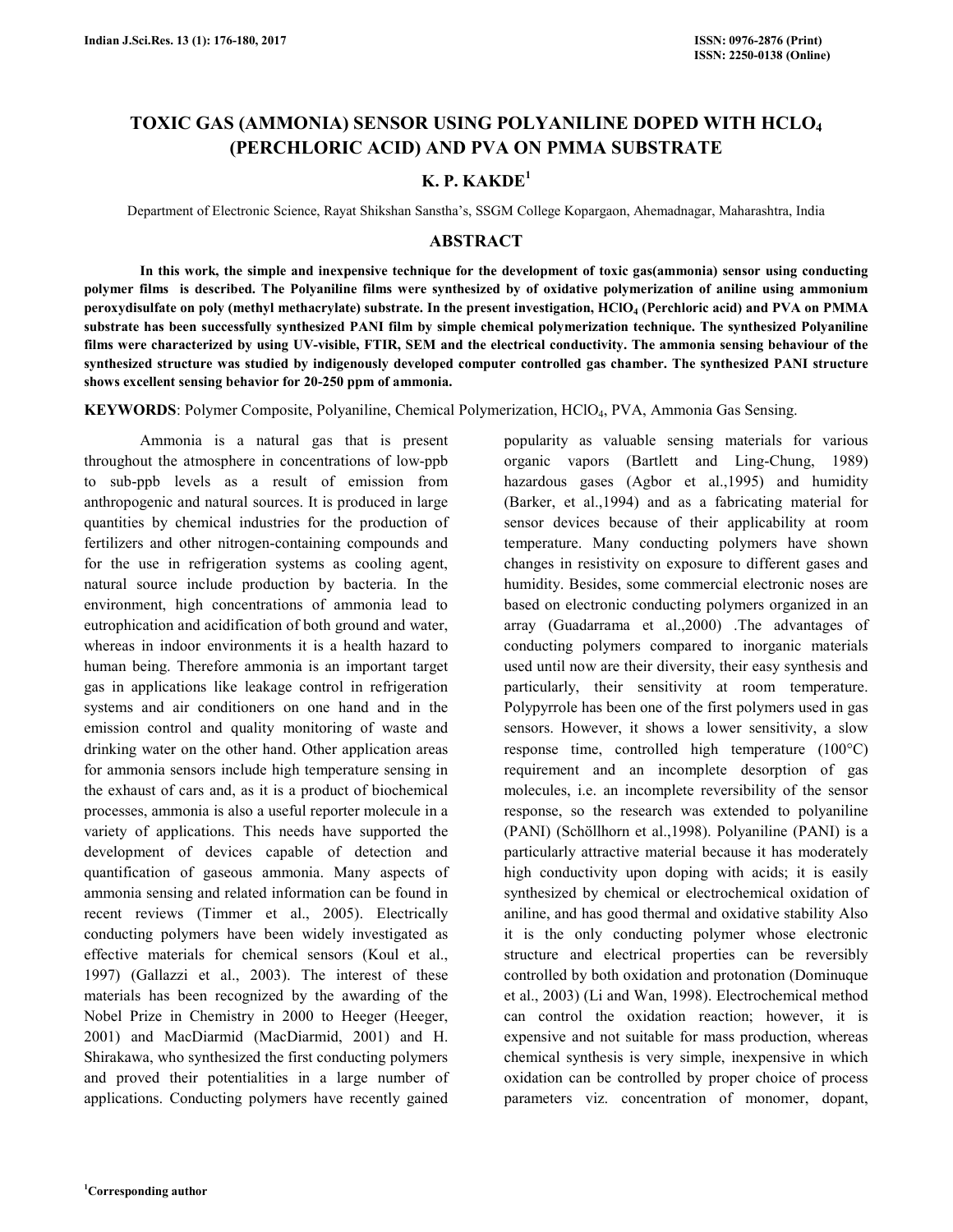oxidant, synthesis temperature, and time of synthesis. It is advantageous for mass production and hence widely used in industries (Genies et al., 1990). The polyaniline film can be synthesized from aniline monomer by oxidation using chemical polymerization technique. The oxidative chemical polymerization is direct and easy deposition of film. The PANI film synthesized by this technique will have excellent porosity, uniformity, environmental stability, conductivity, and will give significant reversible change in the conductivity when exposed to different gases such as ammonia, hydrogen sulfide.

 Protonic acids can be used to synthesize PANI films to increase the sensitivity and to improve the response and recovery time of sensor. The electrical properties, surface morphology of the PANI film are important factors for interaction of ammonia with PANI, which will govern the device performance. The properties of the conductive PANI are affected by the type of dopant employed. The properties of conducting polymers depend strongly on the doping level, ion size of dopant, protonation level, and water content.

In the present investigation,  $HClO<sub>4</sub>$  (Perchloric acid) and PVA on PMMA substrate has been successfully synthesized PANI film by simple chemical polymerization technique. The synthesis of polyaniline (PANI) films was carried out by oxidative polymerization of aniline using ammoniumperoxydisulfate (APS) on polymethylmethacrylate (PMMA) substrate in the presence of HClO4 (Perchloric acid) and PVA as dopant.

The influence of process parameters for better surface morphology of the synthesized of PANI has been studied. It was found that these process parameters viz. concentrations of monomer, oxidants, doping acids, and deposition time and reaction temperature have considerable effect on the surface morphology of PANI film.

## **EXPERIMENTAL**

#### **Chemicals used during synthesis of PANI films**

Chemicals Used for Synthesis: All chemicals used were of analytical reagent (AR) grade for synthesis of PANI-PVA thin films doped with  $HClO<sub>4</sub>$ acid ((Perchloric acid) ). Aniline was distilled twice before use (99%) (Ranchem).

 Polyvinyl alcohol with an average degree of polymerization (mw.14000 Quiligen Fine–Chemicals,

India.); HClO<sub>4</sub> (Perchloric acid), Ammonium peroxydisulfate was purchased from SpectroChem (India).

#### **Polymerization Blend Thin Films:**

The polyaniline films were synthesized doped with  $HClO<sub>4</sub>$  acid and PVA composites on PMMA substrates by using the chemical oxidative polymerization method. The aniline (monomer) was double distilled prior to use. Initially the optimization of the molar concentration of monomer (aniline), primary dopant, secondary dopant and oxidant is carried out.

In this work, the polyaniline (PANI) films were synthesized on PMMA substrate using chemical polymerization. The polymerization of aniline with ammonium peroxydisulfate as an oxidant was performed in an aqueous medium containing primary dopant HClO<sup>4</sup> ((Perchloric acid) ), and PVA additive (50 mg), as a secondary dopant. Aniline and APS were separately dissolved in distilled water. The PMMA substrate was submerged in the reaction mixture of aniline and ammonium peroxydisulfate. The polymerization was carried out at  $10^{\circ}$ C  $\pm$ 0.5 in a temperature controlled water bath for 20 hour. The molar concentrations of the PANI, HClO4 ((Perchloric acid)) and PVA with the different combinations is shown in the Table 1. The samples were rinsed with distilled water to remove the PANI precipitate, and dried in air.

| Sample Film                      | <b>Concentration (M)</b> |      |         |
|----------------------------------|--------------------------|------|---------|
|                                  | Monomer                  | Acid | Oxidant |
| PANI-(Perchloric<br>acid) -PVA-1 | 0.25                     | 0.25 | 0.25    |
| PANI-(Perchloric<br>acid) -PVA-2 | 0.25                     | 0.50 | 0.25    |
| PANI-(Perchloric<br>acid) -PVA-3 | 0.25                     | 0.75 | 0.25    |
| PANI-(Perchloric<br>acid) -PVA-4 | 0.25                     | 1.00 | 0.25    |

**Table 1:** 

The characterization of films was carried out by using UV Visible 1601 spectrophotometer, Shimadzu , The FTIR spectra of the synthesized PANI film were taken on Shimadzu-8400 FTIR ,Surface morphology by using SEM JEOL JSM-6360 and the ammonia gassensing characteristics by measuring the using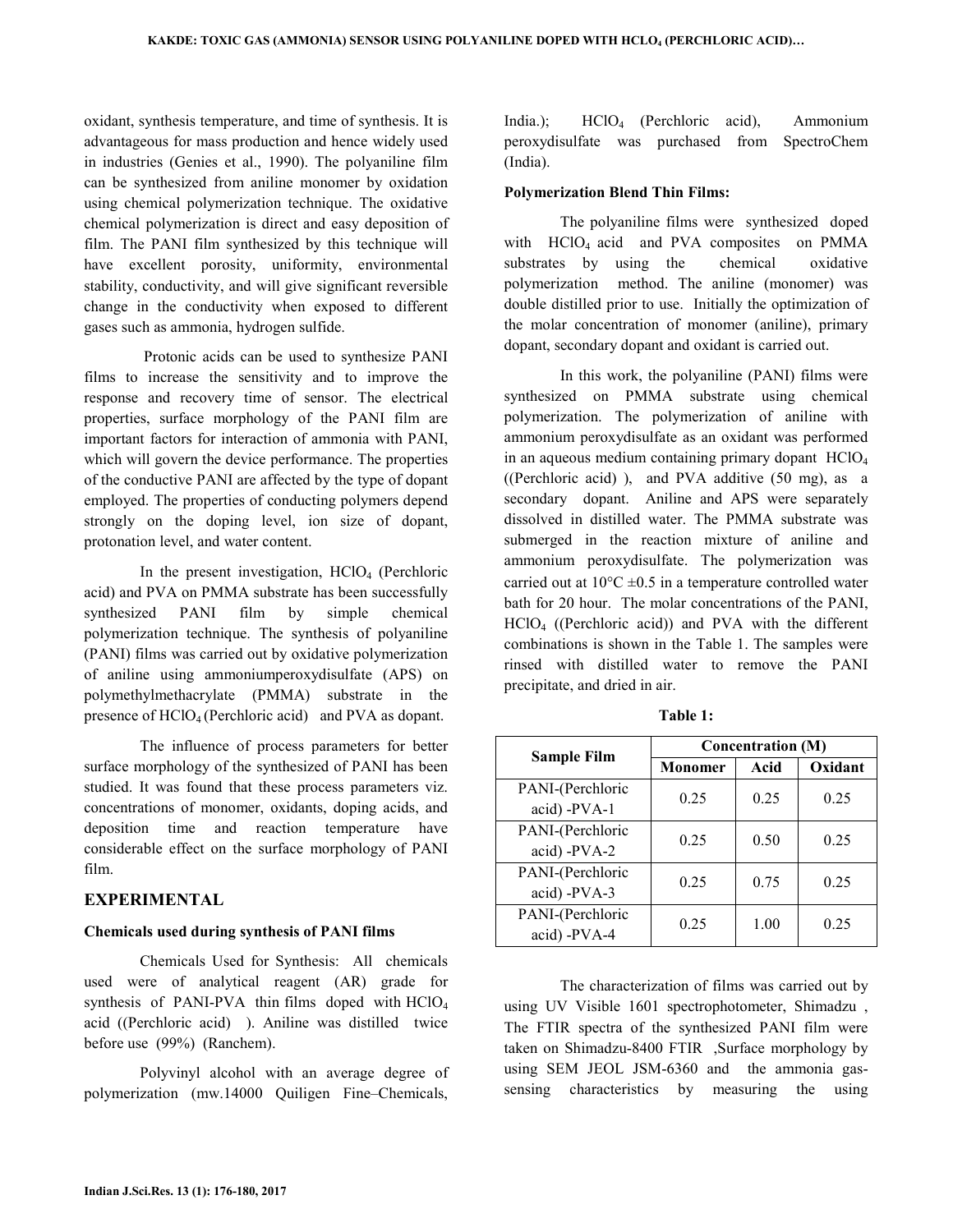indigenously designed and fabricated gas sensing chamber .

#### **RESULTS AND DISCUSSION**

The polymerization of aniline with ammonium peroxydisulfate as an oxidant was performed in an aqueous medium containing one of the acid viz. HClO<sup>4</sup> (Perchloric acid) and PVA additive (50 mg), as a secondary dopant. Various concentration ratio of the monomer-oxidant-dopant i.e. aniline-APS-acids were considered. The PANI films were further exposed to ammonia gas with different concentrations (in the range from 20 to 250 ppm).

#### **UV-Visible characterization of synthesized PANI film**

The UV-Visible absorption spectra of the polymer doped with  $HClO<sub>4</sub>$  and PVA were recorded by dissolving the polymer film in Dimethyl Sulfoxide (DMSO) and the absorption spectra of,  $HClO<sub>4</sub>$  depicted in Fig.1. The band observed at 324 nm for PANI samples corresponds to  $\pi$ - $\pi$  \* transition of aniline. The broad bands at the 600 nm is due to  $\pi-\pi$  \* transitions of quinone-imin groups, together with the extending tail at 800nm.The conducting emeraldine salt ES phase in the polymer is identified by broad peak at 820 nm.



**Figure 1: UV-Visible spectra of synthesized Polyaniline films (a). PANI- (Perchloric acid) -PVA - 1(b) PANI- (Perchloric acid) -PVA -2 (c) PANI- (Perchloric acid) -PVA -3 (d) PANI- (Perchloric acid) - PVA -4** 

#### **FTIR Analysis of synthesized PANI film**

The infrared spectra of all Films doped with HClO4 (Perchloric acid) and PVA are similar. The IR spectrum of the molecular structure of synthesized PANI films was characterized by FTIR spectroscopy. The FTIR spectrum of synthesized PANI film is shown in Fig. 2. It can be seen that quinoid and benzenoid ring stretching bands are present at 1656 and 1429cm<sup>-1</sup>. The C-H in plane and C-H out of plane bending vibrations appears at 1033 and 952 cm<sup>-1</sup>. The peak at  $1313 \text{cm}^{-1}$  is assigned to C–N stretching of secondary aromatic amine. Band at  $3440$  cm<sup>-1</sup> is assigned to the N-H stretching band. The change in the intensity peak 1033 is due to the enhanced concentration of dopant. At the same time NH region also shows dependence of the doping anion. Anion which typically forms hydrogen bond with amine group shows variations in the intensity and shape of the NH band, which indicates that the doping is higher in the sample. All these characteristic bands confirm the presence of conducting ES phase of the polymer.



**Figure 2: FTIR spectra of synthesized PANI films (a). PANI- (Perchloric acid) -PVA -1(b) PANI- (Perchloric acid) -PVA -2 (c) PANI- (Perchloric acid) -PVA -3 (d) PANI- (Perchloric acid) -PVA -4** 

## **Morphology of the PANI film**

 The surface morphology of the synthesized PANI films was studied by using scanning electron microscope (SEM). The SEM images of the synthesized PANI films are shown in Fig.3. (a) - (b). It has been observed better porous, granular and globular surface morphology with very good uniformity and adhesiveness for synthesized film sample (a). PANI- (Perchloric acid) - PVA -1.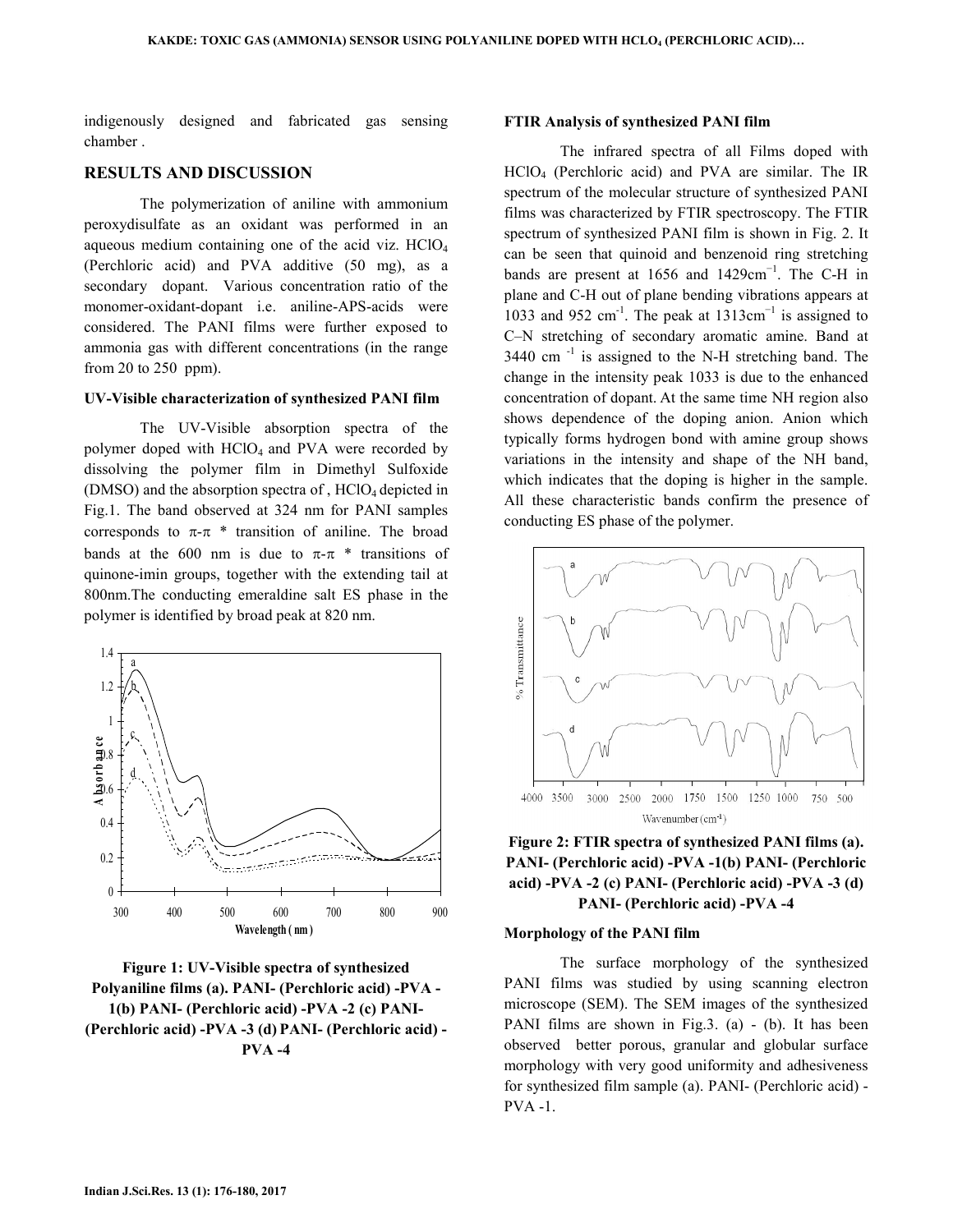

**Figure 3(a): The Scanning Electron Micrograph of the PANI film sample PANI-(Perchloric acid) -PVA-1** 



**Figure 3(b): The Scanning Electron Micrograph of the PANI film sample PANI-(Perchloric acid) –PVA-1** 

#### **Ammonia Gas Sensing Characteristics**

The synthesized PANI films were exposed to ammonia gas for 6 minutes. The recovery time was measured by exposing the film to the air for 6 minutes. The change in resistivity of the film was measured at an interval of 15 s.

 I have explored the ammonia gas-sensing curves of PANI at three different concentrations of ammonia gas, 20 ppm, 50 ppm, and 250 ppm. It was observed that the resistivity of the polyaniline film increases in the presence of ammonia and after a few minutes becomes saturated and the resistivity decreases steadily to a minimum value, when the ammonia gas was removed however, a drift from its original value was observed. The relationship between change in resistivity and time of the synthesized PANI film when exposed to different concentration of ammonia gas are shown in Fig. 4. The conductivities of PANI were decreased by exposure to NH<sub>3</sub> vapors. The changes in conductivity of polymers are attributed to the

consumption of charges from the polymeric backbone (Kang et al., 1998). The sensing mechanism is explained by the compensation effect (Kukla et al., 1996). When the conductive emeraldine salt is exposed to  $NH<sub>3</sub>$  gas, the dopant is partially reduced, which leads to a decrease of electrical conductivity (Wang et al., 1989). Extensive studies of the gas-sensing properties of conducting polymers show that when these polymers are exposed to electron-donating gases such as ammonia, if the gases are absorbed, the polymers exhibit an increase in resistance (Matsuguchi et al.,2002), while an increase in conductivity is observed with gases such as HCl (Koul and Chandra, 2005).



## **Figure 4: Response of the synthesized PANI film (PANI- HClO4 -PVA) to ammonia gas (a) 20 ppm (b) 50ppm (c) 250 ppm.**

 PANI-PVA-HClO4 (Perchloric acid)-1 showed good response to the ammonia gas concentration in the range 20-250 ppm, while other samples showed the less response to the ammonia gas in the range 20-250 ppm as compared to the above films. The response time 60 s was observed for sample film PANI-PVA-HClO<sub>4</sub> (Perchloric acid)-1 and the recovery time observed for the film was 105 s for the 20 ppm of ammonia gas.

#### **CONCLUSION**

It was found that these process parameters viz. concentrations of monomer, oxidants, doping acids, and deposition time and reaction temperature have considerable effect on the surface morphology of PANI film. The response to ammonia was greatly dependent on the nature of dopant anion in the polymer. The PANI-HClO4-PVA-1 (with monomer: Oxidant: acid dopant ratio 1:1:1) can be used as the ammonia gas sensing.